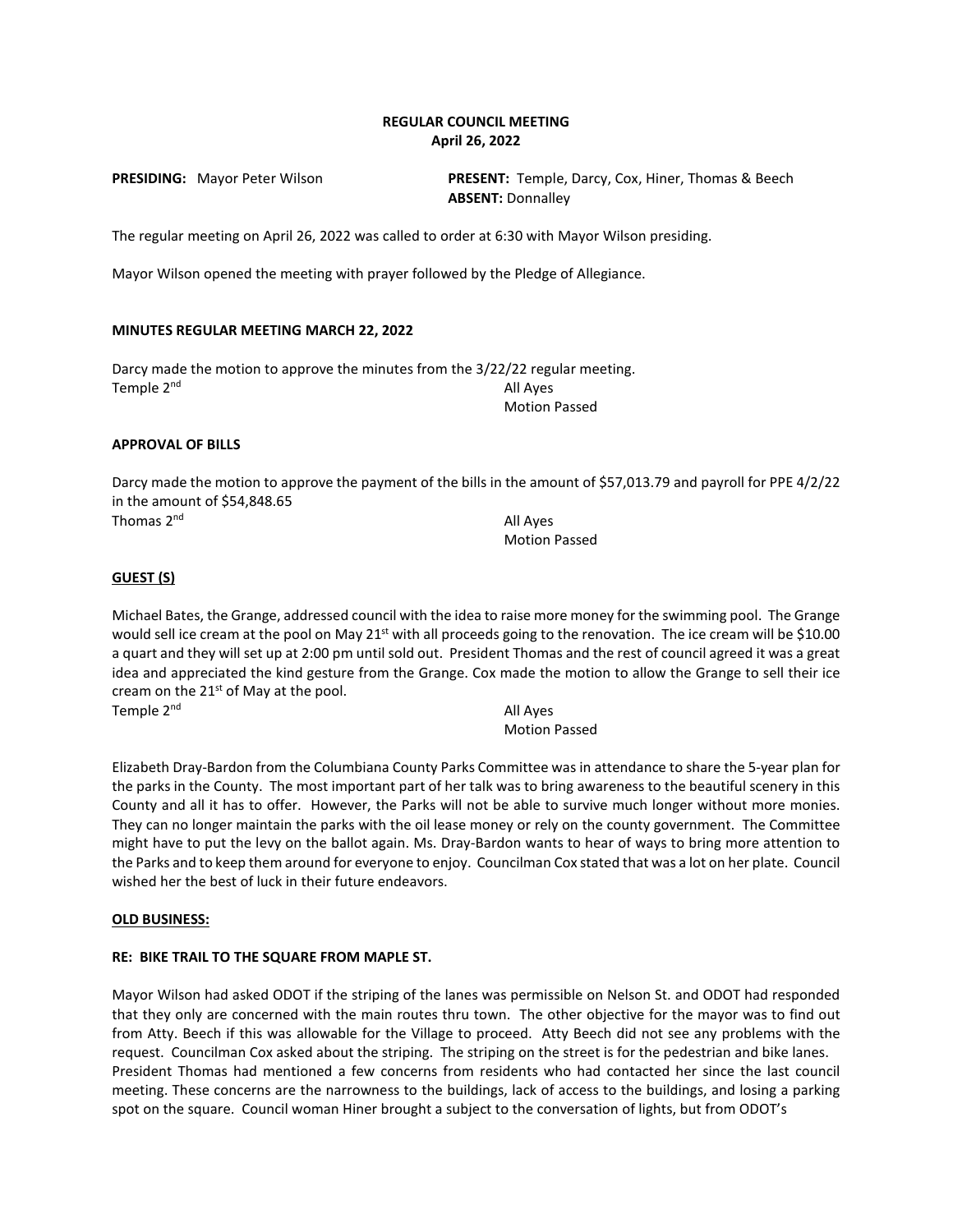perspective those are not a good idea. Council man Cox interjected his thoughts that they try it, bring the bikes downtown, I agree with the mayor. Cox made the motion to approve the bike lane to the square from Maple St. Council man Darcy agreed to give it a go. To discuss a budget for signage, too. Temple 2<sup>nd</sup> All Ayes

Motion Passed

# **RE: ANTIFORCE EXERCISE EQUIPEMENT FOR WALKING PATH**

The cost for the equipment is \$4,648.00. There is an 8 to12 week window to get the equipment delivered. Cox made the motion to purchase the exercise equipment. Thomas  $2<sup>nd</sup>$  All Ayes

Motion Passed

4 benches and 15 solar lights are to be included in the bid, Mayor Wilson will check with ODNR, send them an email with exact money change order.

# **RE: EXERCISE PATH**

The monies received to construct the path is \$75,000.00 and R & R Paving's bid for the path is \$62,466.00. Mayor Wilson stated this is the first time the Village of Lisbon has been awarded this money. Temple made the motion to recommend that we allow R & R Paving to construct the path. Cox 2<sup>nd</sup> All Ayes

# Motion Passed

# **RE: 2021 APPROVED CDBG PROJECT LIONS CLUB RD PAVING**

It was explained the change order process for the paving. The change order is first sent to the county since they administer the project then it comes to the Village. The Village has the options to even turn down the change orders.

# **RE: SECTION 6.01 – 6.04 OF THE EMPLOYEE POLICY & PROCEDURE HANDBOOK: COMP TIME, VACATION TIME, AND OVER TIME PROCESS**

Council woman Hiner at the last meeting on the 12th discussed getting rid of the comp time process. It was being done differently in each department, not fair across the board for everyone. The time worked will now be paid at overtime. Council woman Hiner made the motion to approve the new amendment to the employee handbook. Thomas 2<sup>nd</sup> All Ayes

Motion Passed

# **RE: POOL UPDATE**

Temple made the motion to hire Jayce Frank as the pool manager for 2022. Darcy 2<sup>nd</sup> All Ayes Motion Passed

The street department supervisor, Jim Olivier was present to update council on the continued progress of opening the pool on schedule. They are pressure washing to get ready to paint around May 12 to 13. Then to fill the pool, call the concrete company. Cox stated then to call Dailey for the concrete. They are confident to open the pool by the end of May. Council woman Hiner made the statement of bringing back the one-way sign for the summer, and the answer was yes. The one-way sign is put up in the summertime and changed back in the fall.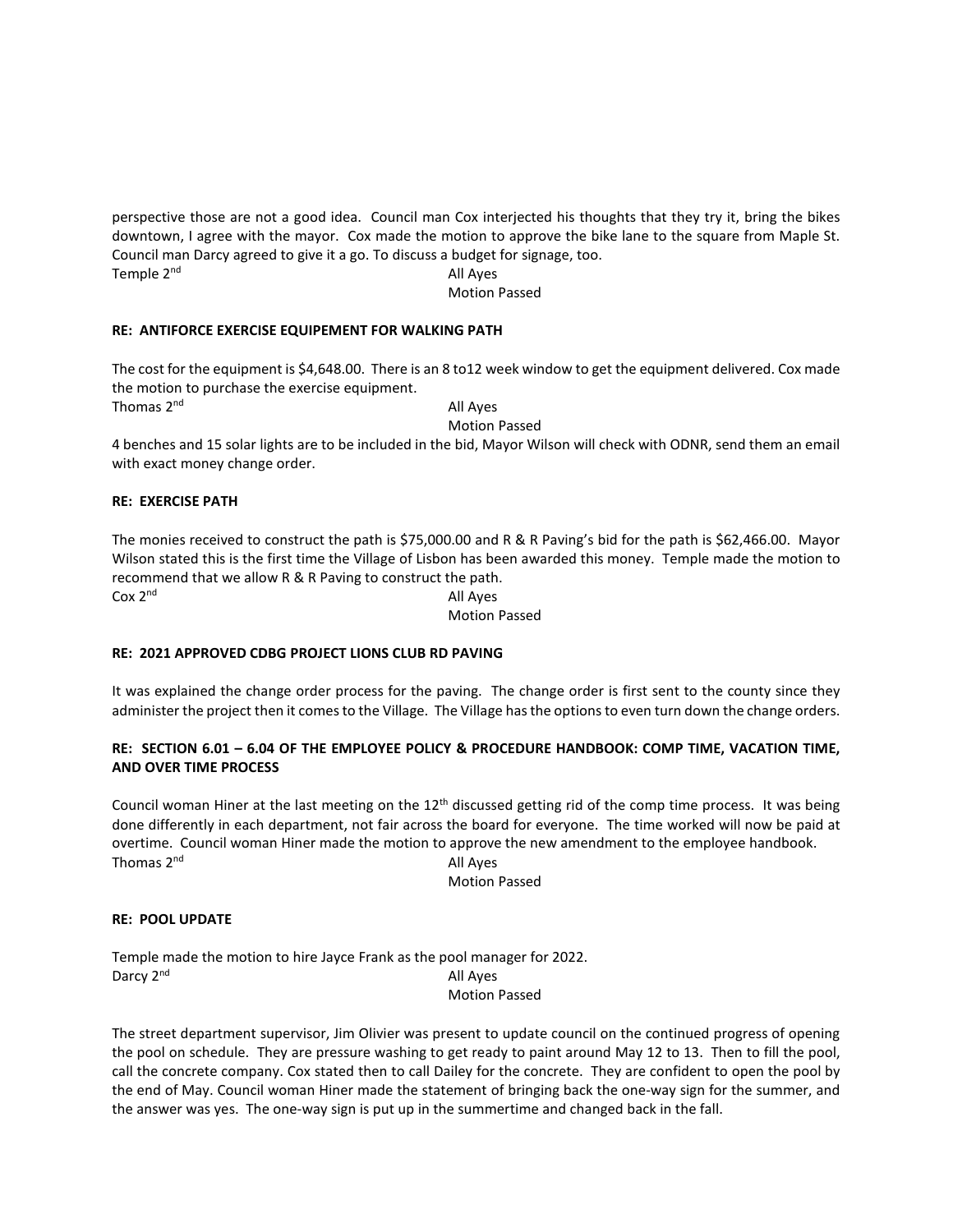The registration to pay for the lifeguards at the Calcutta Y are \$150.00, and the classes start on the May  $8^{th}$ . The interviews would need to be done within the next two days in order to hire before the next meeting. Interviews are set for Thursday the 28<sup>th</sup> and Friday the 29<sup>th</sup>. In addition to paying for the swimming certification process, those who pass the course will have to work for Lisbon the entire summer. There will have to be a special meeting to hire after the interviews since Council does not meet again until May 10<sup>th</sup>. The special meeting is set for Tuesday May 3<sup>rd</sup> @ 5:30.

The PO request to pay for the paint from SD Nold. Council man Cox states the cost of the paint is expensive, but it is a rubberized paint made for commercial grade pools. It will adhere to the pool; it grips to the surface. Cox made the motion to approve the PO for the paint. Darcy 2<sup>nd</sup> All Ayes

Motion Passed

# **RE: SIB LOAN DOCUMENTATION/LEGAL OPINION**

The questions were raised by President Thomas and Council woman Hiner on if the Village can back out of the loan if not needed, or do we only pay for what we use? Atty Beech stated he would need more time to read over the contract. Council decided to table the discussion on the loan, to bring it up at the special meeting on Tuesday the 3<sup>rd</sup> when fiscal officer Ms. Wonner would be in attendance. Thomas motioned to discuss the SIB loan on Tuesday the 3rd at 5:30 pm Hiner 2<sup>nd</sup> All Ayes

# Motion Passed

Before Council went onto the new business, Bill Hoover from the BPA board wanted to allow two of his employees present to address their concerns over the new policy of no more comp time. Present were Logan Hall, and Jason Hartman from the Water Department. Their questions were regarding the cause for getting rid of comp time. Council woman Hiner addressed his concern with too many employees keeping too much comp time on the books. It is a matter of dollar issue for the Village if everyone took their comp time, it would cause a financial crunch on the Village. Also, there were too many different rules in each department was following, no clear path on how to handle the comp time. It is following the fair labor act, and this is what kind of change is happening everywhere. This new policy makes it even across all departments. Mr. Hartman stated then because it was being abused in one department then get rid of the comp time. Ms. Hiner's point was you would still get paid for time worked it would be paid as overtime, and the comp time accrued now would have to be used by April 2023.

# **NEW BUSINESS**

# **RE: CHAMBER OF COMMERCE SUMMER EVENTS SCHEDULE**

Lindsay Smoot of the Chamber of Commerce addressed the Council with a calendar and list of events they want to take place over the summer months in the downtown area. The first order of the events was introducing the 3<sup>rd</sup> Friday's downtown. This event would be 3 to 4 food trucks with live music. President Thomas had a question regarding the food trucks taking away business from the established restaurants in the downtown. There was discussion on where the food trucks would be set up and the kind of food they would be serving. To help with the discussion Dave Pancurak from Park Ave. Parlor was present at the meeting. His only discussion with Ms. Smoot in recent conversations regarding activity in the downtown was do not set up an ice cream truck in front of his store. Mr. Hoover was there is add in the discussion how nice it was this past weekend to gather with some of his friends with classic cars to hang out in the squares. This gathering was only word of mouth, whereas he feels the scheduled car show is going to be very well attended May  $14<sup>th</sup>$ . The Chamber is bringing back the Farm Market on Saturdays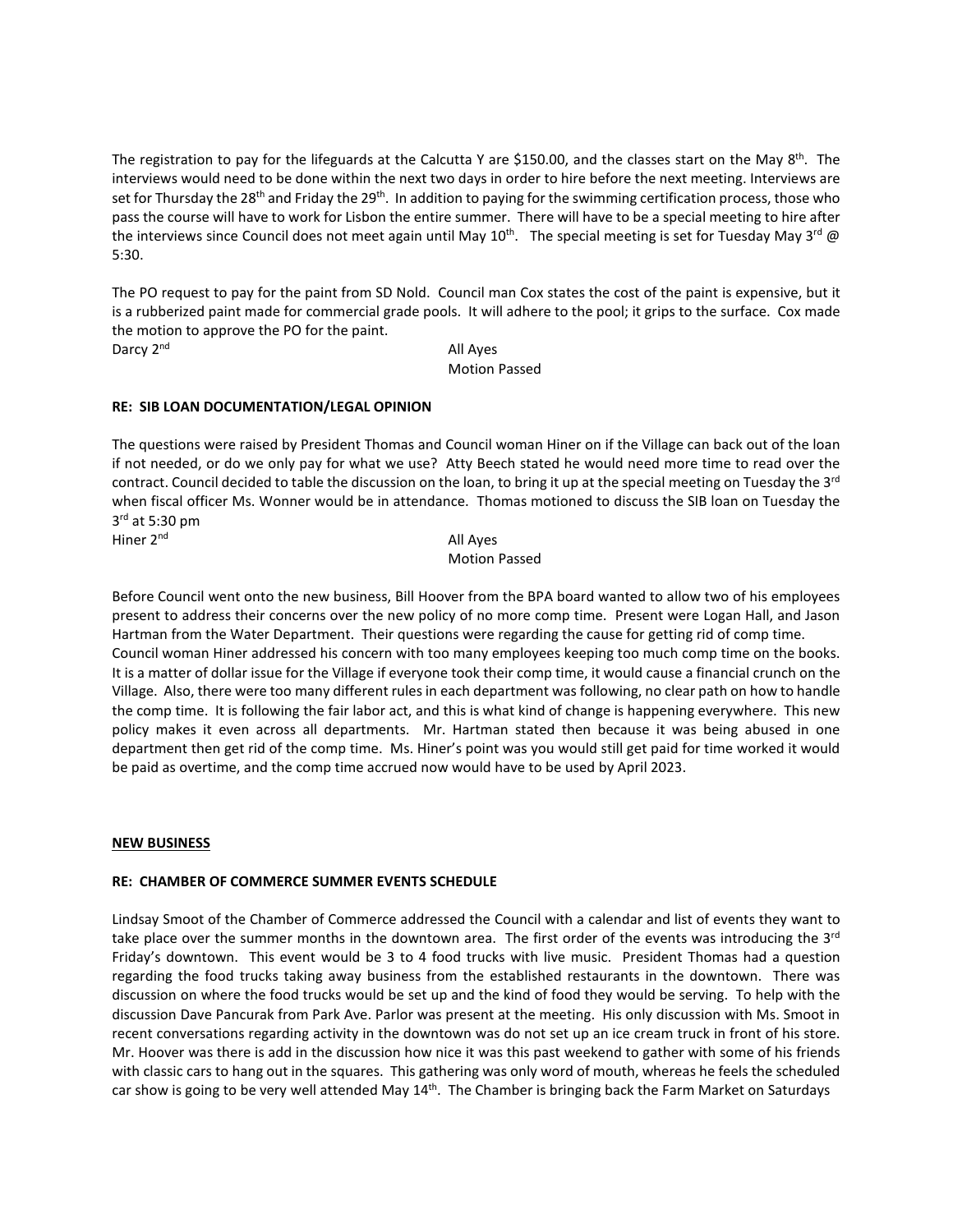on the square in front of Geronimo Supply. There will be more discussion regarding food trucks with Council and the Chamber of Commerce.

### **FISCAL OFFICERS REPORT**

The reports were submitted to council in their packets.

#### **STREET DEPARTMENT REPORT**

The reports were submitted to council in their packets. Jim Oliver, the Steet Department Supervisor, was present to give updates on the streets. The new truck is working well. In the next couple of weeks, they will be working on the potholes in the Village. Mr. Oliver passed out a requisition for the purchase of weed killer, 90 gallons. Cox made the motion to purchase the weed killer for the Street Dept. Temple 2<sup>nd</sup> All Ayes

Motion Passed

#### **PARKS DEPARTMENT REPORT**

Councilman Cox was stating that the diving board is completely broken, and he would be asking his friend in Columbus to prepare a quote for a new one before the concrete is poured. Cox was asking council for the monies to replace the basketball hoop for the youth court since it had been vandalized. Temple made the motion to buy a new basketball hoop for the youth court.

Cox 2<sup>nd</sup> All Ayes

### Motion Passed

Also, regarding the pool renovations Council man Cox has had several donations he wanted to point out to Council. There is someone with an account at Sherwin Williams who has donated the stain for Playtown, to use their account to purchase the \$2,500.00 of stain. The Lisbon cheerleader advisor has donated \$500.00, and the Lisbon cheerleaders are donating their time to stain the playground. The newly hired pool manager, Jacye Frank, has donated \$200.00. The fence around the pool needs repair, however Mr. Dave Rutecki has donated the material along with two of his workers not to exceed \$250.00 cost to the Village. Everyone on Council and the Mayor was very pleased with these generous gifts of money as well as the time the community is willing to put into the renovation of the park.

#### **BOARD OF PUBLIC AFFAIRS REPORT**

Mr. Hoover said everything was quiet in his department, only five bills this month. They are looking forwarding to the arrival of the new vac-con truck later this month. The introduction of the invoice cloud is going smoothly with the training. Mr. Peterson mentioned they will be flushing the hydrants the week of May  $2^{nd}$ , 2022.

Mr. Peterson asked council if he should be ordering any pool chemicals and will be disposing of the bad chemicals from the previous year. His time out to have the chlorine here is a 2-week lead time. Cox made the motion to buy 1 30-gallon barrel of chlorine.

Temple 2<sup>nd</sup> All Ayes

Motion Passed